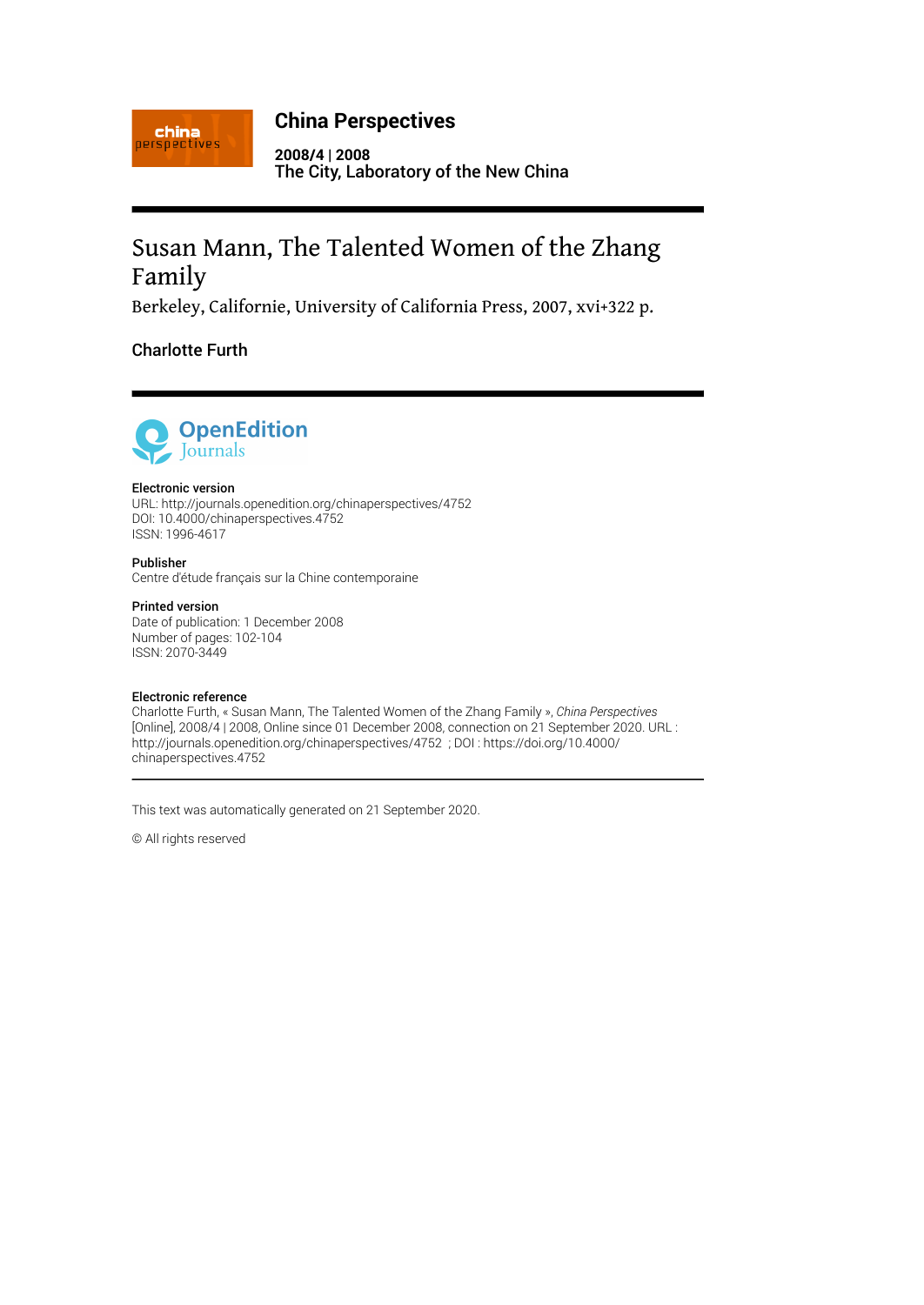# Susan Mann, The Talented Women of the Zhang Family

Berkeley, Californie, University of California Press, 2007, xvi+322 p.

Charlotte Furth

- 1 Susan Mann's pioneering book, Precious Records: Women in China's Long Eighteenth Century (Stanford University Press, 1997), was a breakthrough work by one of the late twentieth century's most accomplished social historians. It made upper-class women of the eighteenth century Jiangnan region of China visible, showed how gender can illuminate social change in law, culture, and economy, and argued powerfully that even while confined to the domestic "inner quarters," elite women like these could be agents of the Confucian patriarchal order, not just its victims. Central to Mann's narrative were the contradictions and ambiguities surrounding classical and literary "talent" in women — as reported in the writings of the scholarly men who were their kin, and as voiced by learned women themselves in the only literary form considered respectable for females, poetry. Although the book broke fresh ground in its use of women's poetry to capture personal life experience, the only individual woman whose portrait can easily be conjured up from the pages of Precious Records is Yun Zhu, the matriarchal compiler of a famous anthology of female poets published under the sponsorship of her son in 1831.
- 2 It is not surprising, then, that Mann has followed up Precious Records with a more intimate look at some of the personal lives that her earlier research encountered but could not unfold for her readers. Thumbing through Precious Records, one will find plenty of references to the prefecture of Changzhou, Yun Zhu's home district and a centre of female learning, but hardly any to the Zhang family of the same place. There is a passing sentence: "Zhang Qi's four daughters wrote countless poems to one another during the years when they were separated by marriage" (109). Another reference, a hundred pages later, refers to the same women as the "four nieces of Zhang Huiyuan [Zhang Qi's brother]… Each left a collection of works, including calligraphy, that was carefully preserved, with prefaces and memoirs, by their father and younger brother" (204). Neither of these gives any real clues to individual lives, or to the web of marriage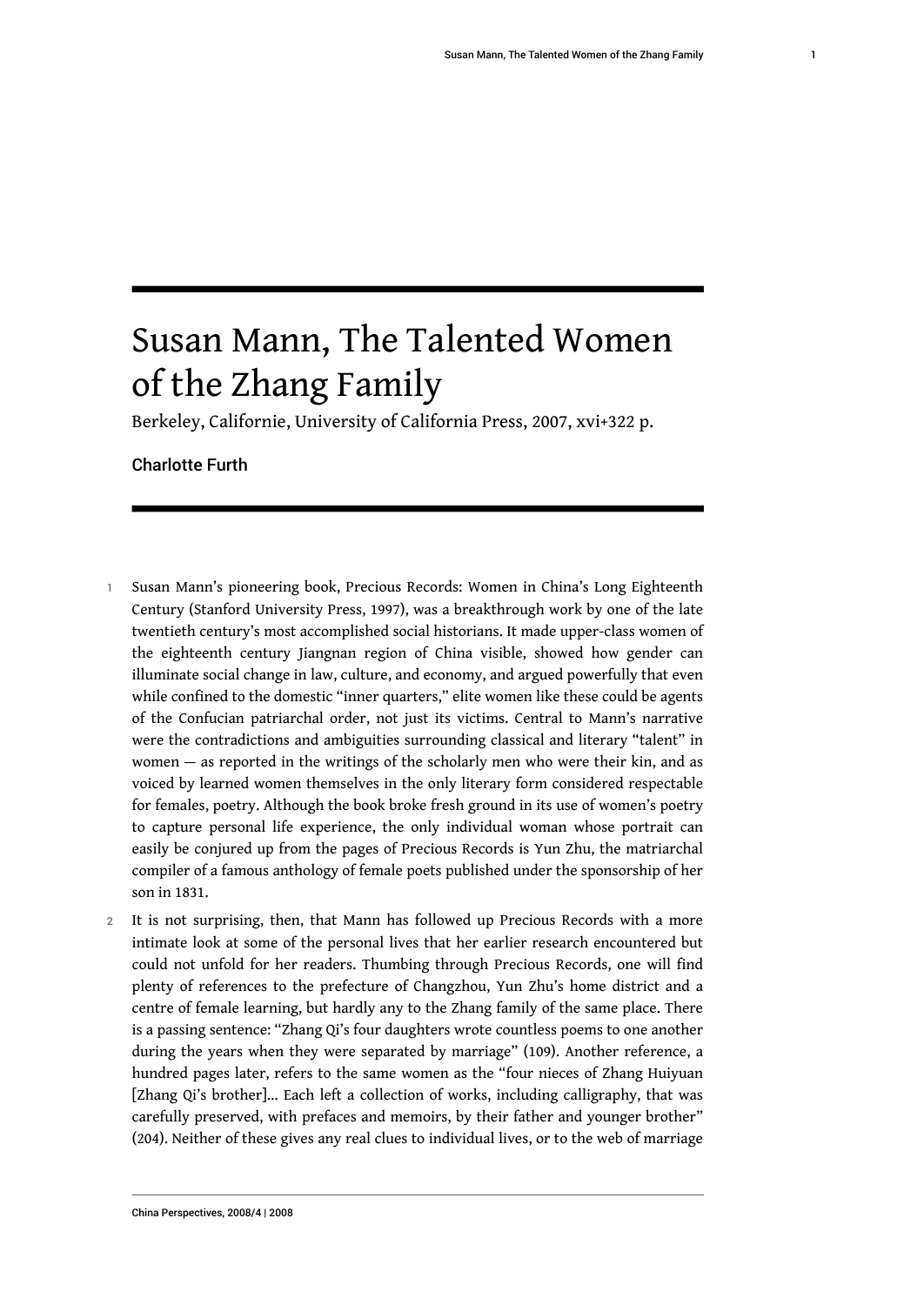and lineage ties among the Zhangs that supported a multigenerational network of female talent. To do so is the aspiration of this new book.

- 3 Mann organises her intimate narrative around three portraits: a mother, Tang Yaoqing (wife of Zhang Qi), her daughter Zhang Qieying, and her great-niece Wang Caipin (daughter of Qieying's sister). Although readers learn about more than a dozen lives, and are given a genealogical chart to keep track of them, at the heart of the story is Zhang Qieying and her three sisters and two brothers, who flourished from the 1790s until the 1860s, when the Taiping rebellion devastated their world. Along with her sisters, Qieying learned poetry from their mother and studied with her older brother until puberty mandated sex segregation; she experienced the death of that older brother two years later, and was herself wed at 22 in a marriage that her father arranged with one of his young literary protégés. However, it was agreed that she would remain in her parents' household until her scholar husband had succeeded in attaining rank and office, and two of her younger sisters were wed under similar uxorilocal arrangements, all of which stretched out over the years. As a result of the death of the oldest son Juesun in adolescence, the youngest child and only surviving male, Yuesun, became the Zhang heir, and this man who had been raised with four older sisters eventually became the formal head of household responsible for three of them, along with their husbands and children. Qieying's personal journey included the death from smallpox of her two infant children, travel with the family to accompany their father when he received an appointment as a county magistrate, and finally, in her forties, separation from her sisters and removal to Beijing, where her husband now ranked as a minister, and where she became well known among the female talents of the capital elite.
- 4 How did a life path like this foster female talent? In effect the four Zhang sisters flourished as poets due to their education by a learned mother, and due to the support of their male kin, who promoted the ci genre of "song lyric" at which they excelled, and made it a Changzhou literary specialty. Above all it was due to flexible kinship nodes that functioned around affinal relationships. As husbands and fathers followed the essentially itinerant pursuit of scholarship and office, employed far away as tutors and private secretaries if not as magistrates or ministers, the wives and children were left behind clustered in female-centred households where sororal ties were strong, and maternal uncles and brothers played an informal but important role.
- 5 Mann's problems with her material are the familiar ones for scholars exploring gender history in premodern China—dependence upon sources authored by males, usually kinsmen. Moreover, the poetical record left by women themselves, which has been opened up recently by scholars such as Kang-i Sun Chang, and in the case of the Zhang oeuvre has been lovingly translated here by Mann, turns out to expose a relatively narrow, if deep, range of emotions and experience. Mann, left with the persistent problem of a record heavy with silences, has taken advantage of recent experimental trends in literary biography to play with the boundaries of the historical form, imagining incidents and giving her heroines a subjective narrative voice. First, each biography is interlarded with imagined tableaux that Mann refers to as "setting the scene" (Prologue, xiv). A girl receives lessons in the Analects from her grandfather; a girl at her studies reflects on her observations of her parents' reactions to her older brother's death; sisters decide that their recently widowed brother needs a concubine; at a dinner table a magistrate tells his wife and daughters about the cases he is trying; a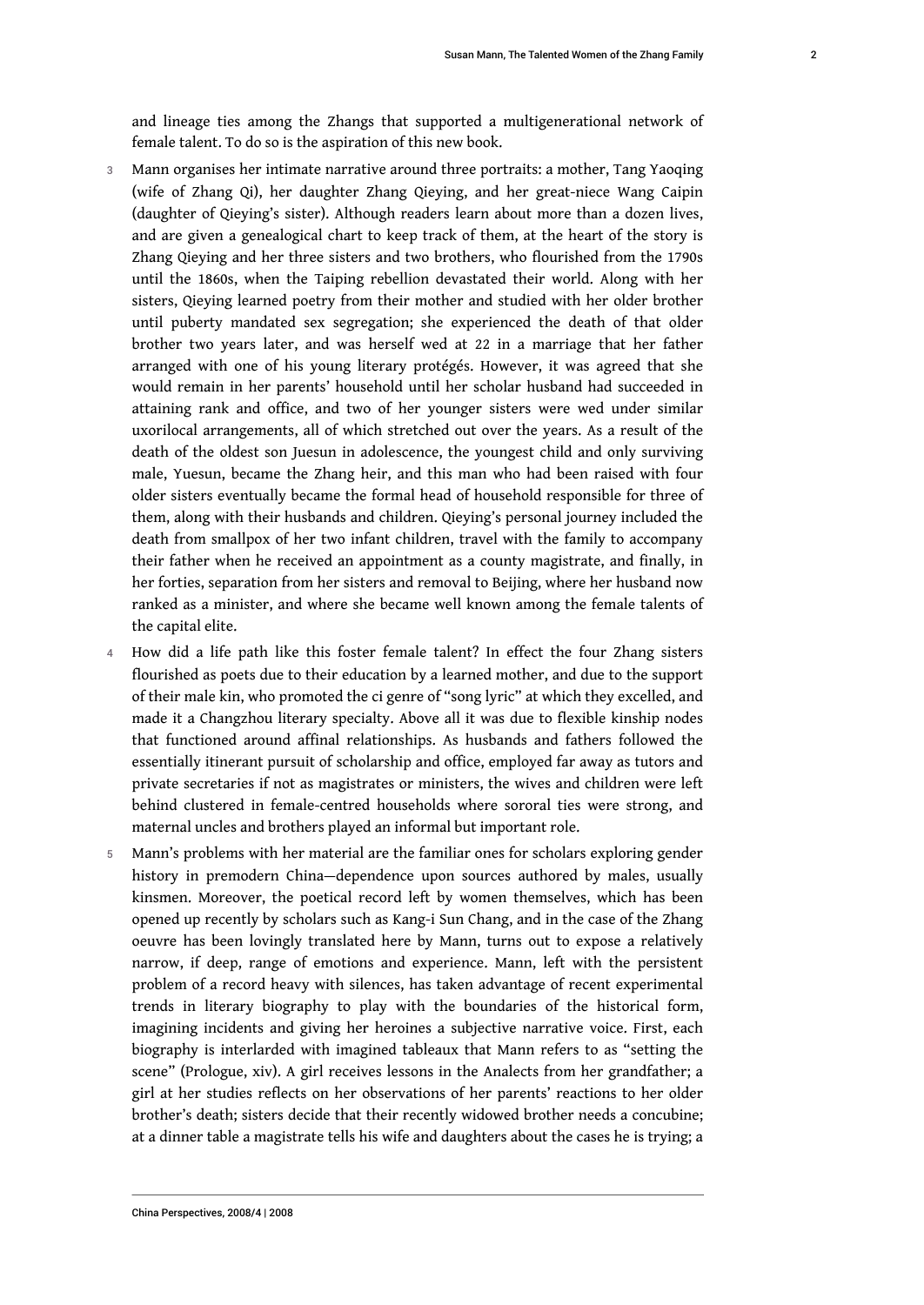mother and daughter go on a journey to return a husband's body to his natal home for burial. We are offered the imagined text of letters presumed to pass between two sisters who are separated. To relate documentary evidence to incidents such as these, flagged as the author's invention, requires careful and occasionally frustrating attention to footnotes, while the very hybridity of genres makes the boundaries being blurred impossible to ignore.

- 6 Second, in addition to invented scenes depicting action, Mann has added an imagined personal voice, allowing her protagonists to express emotions directly. A young groom's shyness makes his bride "feel more confident" (16). She is "often bored" and "longs for home" (21). Another young woman is "exhausted and discouraged" by household chores that fall on her shoulders while her mother is grief-stricken (63). In the privacy of her bedroom a wife "weeps in frustration and anger" (91). With this kind of narrative voice Mann certainly "tells a good story" — as a back jacket blurb says and we can argue for trust in the historical instincts of a scholar who has been steeped for so many years in the archive of high Qing Chinese society. However I am not sure these imaginative exercises allow us to know the Zhang women better. The emotions evoked here tend towards the generic joys and sorrows of the Chinese woman's imagined life path, and don't capture any idiosyncrasies of personality— irony, humour, pride, ebullience, timidity, boldness, stubbornness — that might differentiate the Zhang women from one another as individuals. Yet these are what make a vivid character, whether in history, life, or fiction. For example, in the third generation, the adolescent Wang Caipin (Zhang Qieying's niece), together with her sisters and cousins, organised a poetry club plainly modelled on the "Crab Flower Club" in the eighteenthcentury novel Dream of the Red Chamber, but Mann's evocation of their gatherings, though deft, can't capture the vivacity of the fictional heroines or their world.
- 7 By offering readers an essentially modern and psychological novelistic voice, Mann's narrative style calls attention to some limitations of classical Chinese poetry when looked to for today's forms of subjective interiority. In the world of the Zhang women, poetry was occasional, social, and ephemeral, and the small amount that was published was selected by both its author and her kin. As Mann herself notes, a woman's poem that survives the filter of self-censorship and family expectations is hardly an expression of a writer's spontaneous feelings alone. The examples offered of poems by Zhang women follow rhetorical paths that are heartfelt and at the same time deeply traditional, the subtlety of their metrical forms and learned allusions bleached out in English translation. Difficult to grasp without specialised learning in the best of cases, they lose force when juxtaposed to the flatter, more familiar emotionality of the historical novelist genre. Only on rereading did I better appreciate Qieying's poem recalling the death of her two children (94), or the poems exchanged as commentary on a painting of three Zhang sisters and their husbands, "Linking Verses Across Adjoining Rooms" (96-99). These might be more compelling in a narrative that did not try to make the Zhang women's inner lives more like our own.
- 8 On the other hand, when Mann goes back to her established authorial persona of social historian (flagged as "The Historian Says" in homage to Sima Qian's classic), she makes a better case for the toughness, resilience, and savvy the Zhang women displayed in meeting the challenges of their lives. Reading between the lines of surviving (male) family memoirs, she suggests how they dealt with a mentally unstable chaste widow in the household; how they coped with the long stretches of male absence; how they